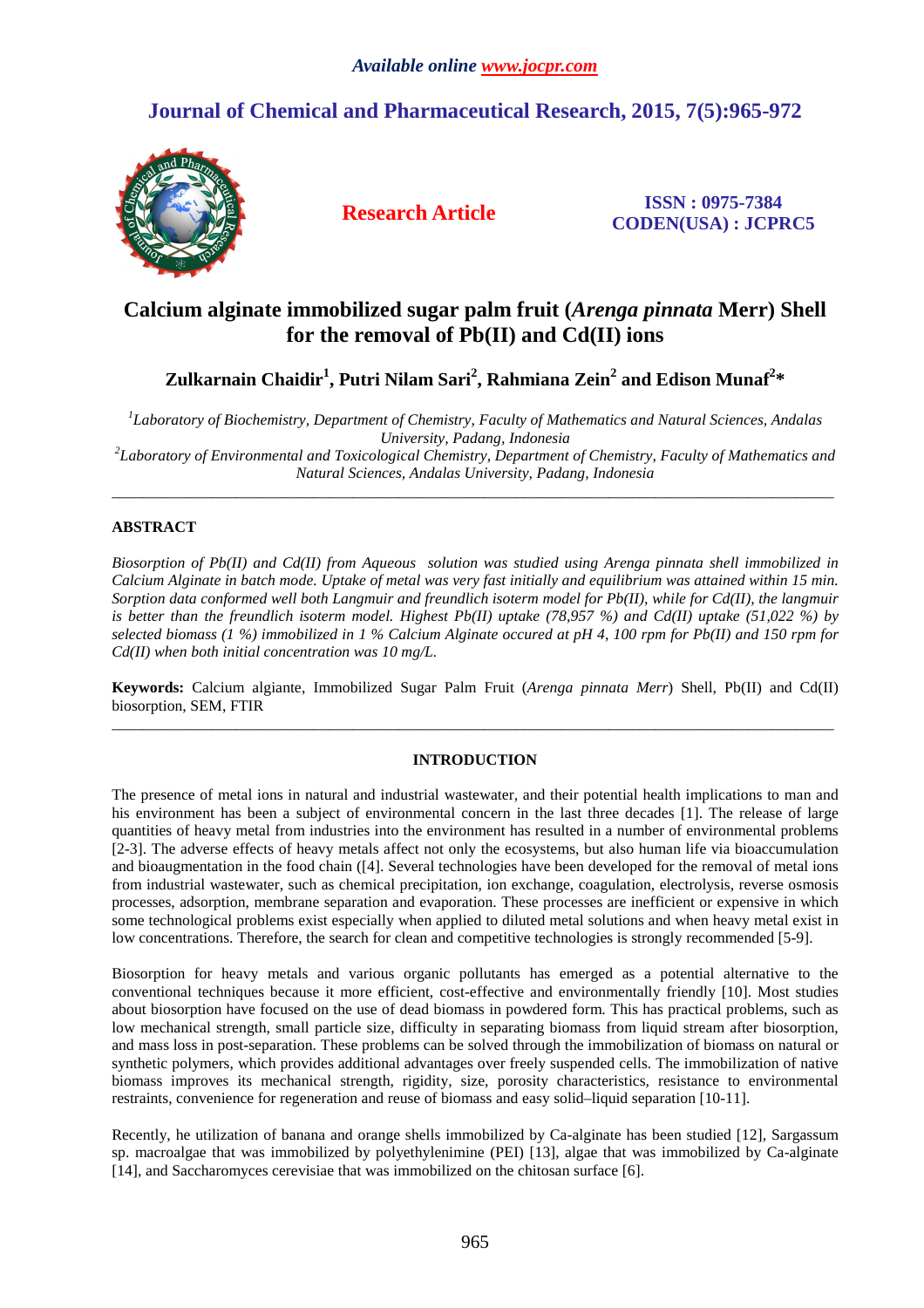In this research, a biosorbent from Arenga pinnata shell was immobilized by using alginate compound (sodium salt). This waste can be used as a biosorbent because it contain the active compounds such as carbohydrates, proteins, fats, and the other minerals that play a role in the absorption of metal ions. The immobilization of Arenga pinnata is expected to increase the absorption capacity of metal ions to compare with the absorption of metal ions by using batch method that has been done before [15]. The concentration of metal ions was measured by using AAS (Atomic Absorption Spectrometer). The morphology and the surface characteristic of biosorbent before and after the absorption was analyzed by SEM (Scanning Electron Microscope), while the interaction between the metal ions and biosorbent was observed by using FTIR (Fourier Transform Infra Red).

*\_\_\_\_\_\_\_\_\_\_\_\_\_\_\_\_\_\_\_\_\_\_\_\_\_\_\_\_\_\_\_\_\_\_\_\_\_\_\_\_\_\_\_\_\_\_\_\_\_\_\_\_\_\_\_\_\_\_\_\_\_\_\_\_\_\_\_\_\_\_\_\_\_\_\_\_\_\_*

## **EXPERIMENTAL SECTION**

#### **Equipment and Materials**

Field Emission Scanning Electron Microscope (FE-SEM) (Inspect F50, FEI Company, USA), Atomic Absorption Spectrophotometer (WFX-320 Raylight, BRAIC, China), FTIR (FT/IR-460 Plus, Jasco, Japan), a digital balance. Arenga pinnata shell was collected from Batusangkar district, West Sumatra province, Indonesia, All reagents used are in pure analytical grade obtained from E-Merck (Germany) unless otherwise noted. Sodium Alginate, CaCl2,  $Pb(NO_3)$ . Cd(NO<sub>3</sub>)<sub>2</sub>, HNO<sub>3</sub> 65% and NaOH, distilled water was laboratory made.

## **Experimental section**

The experiment was conducted in some phases. The first is the creation of adsorbent Arenga pinnata shell immobilized in Calcium Alginate. The second is determination of the optimum conditions for sorption Pb(II) and Cd(II) with variation of solution pH, contact time, agitation speed, ratio of alginate: biomass, biosorbent weight, and initial concentration of solution. Last, desorption of metals ion by using  $HNO<sub>3</sub>$  with varying pH and determination of adsoprtion capacity both of metal in multicomponent solution in optimum condition resulting from the previous stage.

### **Preparation of immobilized biosorbent**

Alginate solution of 1 % was prepared by dissolving 1 g alginate (sodium salt) in 100 mL of hot distilled water with constant stirring to avoid formation of lumps. The slurry was cooled to room temperature and equal quantity of powdered biomass was added under stirring condition to have a uniform mixture. This mixture was extruded as droplets in 0.2 M CaCl<sub>2</sub> solution, using syringe. The gel beads were allowed to cure for 2 h at  $4^{\circ}$ C and washed thoroughly with distilled water. The gel beads kept at a temperature of  $4^{\circ}$ C until treatment.

#### **Batch Biosorption Studies**

The biosorption of Pb(II) and Cd(II) using immobilized Arenga pinnata shell biomass was investigated in batch experiments. Biosorption process was carried out at room temperature in 50 mL glass Erlenmeyer flask which contains 0.5 g of adsorbent and 25 mL of ion solution (PbII and CdII) 10 mg/L. Flask were agitated on a shaker at 100 rpm for 1 hour at room temperature. The pH of solution is adjusted by addition of HCl and NaOH. The solution was filtered and filtrate was analyzed by SSA for calculating the value of absorption capacity factor.

$$
\mathbf{q} = \ \frac{Co\ -C}{m} \ \times 0.025\ \mathrm{L}
$$

## **RESULTS AND DISCUSSION**

## **SEM Analyses**

The surface structures of the Arenga pinnata shell beads before and after adsorption are shown in Fig. 1 with 200x magnification. The surface of the biosorbent beads is irregular and blobs. After absorption, a great deal of crystals metal ion adhered to the surface, this causes a blobs on the surface of the adsorbent be large.

#### **FTIR Analyses**

FTIR is an analytical technique that is important to detect the functional groups that involve in the absorption of metal ions by comparing the FTIR spectrum before and after the absorption. The wave number of the functional groups will shift towards smaller wave numbers. The functional group that contained on biomaterials shown in **Fig. 2**.

Based on Fig. 2, the Pb (II) metal ions was bound to the OH group which is characterized by a shift wave number from  $3423.57 \text{ cm}^{-1}$  to  $3422.11 \text{ cm}^{-1}$ . In addition, the metal bond with the functional groups also occur in the CO group which is characterized by a shift wave number from  $1061.44 \text{ cm}^{-1}$  to  $1034.91 \text{ cm}^{-1}$ . The peak intensity of the immobilized Arenga pinnata shell was higher than the peak intensity of sodium alginate. It also followed by a peak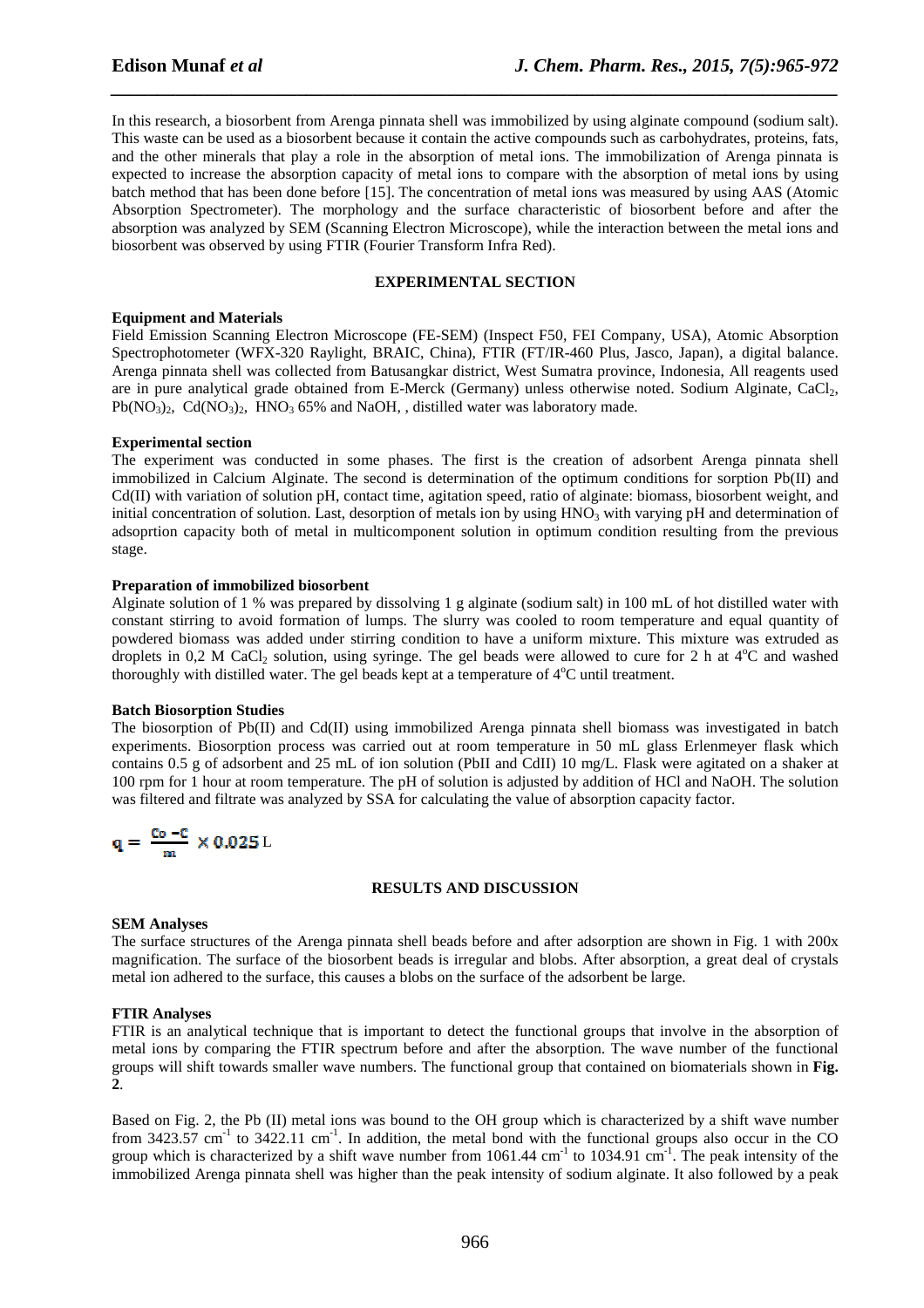increase in the immobilized biomass. However, the peak intensity will decrease if it contacts with the metal ions Pb (II).

*\_\_\_\_\_\_\_\_\_\_\_\_\_\_\_\_\_\_\_\_\_\_\_\_\_\_\_\_\_\_\_\_\_\_\_\_\_\_\_\_\_\_\_\_\_\_\_\_\_\_\_\_\_\_\_\_\_\_\_\_\_\_\_\_\_\_\_\_\_\_\_\_\_\_\_\_\_\_*

## **Effect of solution of pH**

Fig. 3 shows that the absorption capacity of the Pb (II) and Cd (II) metal ions increase from pH 2 to pH 4, but it decreases after pH 4. At low pH, functional groups was protonated and it limit the absorption of metal due to the competition of metal ions with  $H^+$ . Along with the increase in pH, functional groups such as amino, phosphate, and carboxyl groups will open and carry a negative charge so that the metal ions will be adsorbed.

At higher pH, the amount of adsorbed metal ions will also decrease. This is because there is a competition between the active molecules of negatively charged biosorbent and OH-ions. In these conditions, there is a formation of anionic hydroxide complexes between metal ions Pb (II), Cd (II), and a hydroxyl group that forms a precipitate.

In Fig. 3 it can be seen that the absorption capacity of Pb  $(II)$  metal ions is higher than the Cd  $(II)$  metal ions, this is because the atomic radius of Pb is larger than the Cd so that the Pb is easier to hand its electrons to bind the active site of the molecule biosorbent.

## **Effect of Contact Time on**

Fig. 4 shows that the absorption capacity of the Pb (II) and Cd (II) metal ions increase from 15 minutes to 45 minutes of contact time, although it is not too significant. However, over 45 minutes of contact time, the absorption capacity of metal ions will decrease and it then has a constant value at 60 minutes to 90 minutes of contact time.

Absorption will increase in increasing of interaction time and it will reach the equilibrium at the optimum time. After passing through the equilibrium, the absorption will decrease. This is because the metal ion on the biosorbent's active side molecules was detached again because of the effect of stirring process that cause the unstable bond. In addition to stirring effect, the saturation of the solution will decrease the absorption because the biosorbent's active side molecules have bound all of the metal ion so that there is no active side was empty to bind the remain metal ions in the solution.

## **Effect of Agitation Speed**

Fig. 5 shows that the optimum absorption capacity of Pb was obtained at 100 rpm, while Cd was obtained at 150 rpm. In the Pb curves, the speed over 100 rpm causes the decrease in absorption capacity, whereas in the Cd curves, the speed over 150 rpm will cause the decrease in absorption capacity. This occurs because the agitation process can cause the change in the concentration of metal ions on the biosorbent surface so that it will change the biosorption balance. In the beginning of the agitation process, metal ions and biosorbent particles will move faster and improve its relative concentration so that the biosorption can occur often. But when the agitation speed passes a certain limit, the kinetic energy of metal ions and biosorbent particles increase, so that the biosorption will decrease. The high speed of agitation process causes an increase in kinetic energy value of each particle so that it will weaken the bond between metal ions and biosorbent active groups, in which the absorption capacity of metal ions will decrease.

## **Effect of ratio of Alginate-Biomass**

The next assay in this research is to conduct the variation of alginate ratio: biomass. Alginate concentration was maintained at 1%, while biomass concentration was varied at 0.5%; 0.75%; 1%; 1.25%; and 1.5%. This is done to determine the ratio of alginate: optimum biomass to increase the absorption capacity.

Based on Fig. 6, the optimum absorption capacity of the Pb (II) metal ions are in the ratio of alginate : biomass 1% : 0.5%. The absorption capacity of Pb (II) meta ions decreased from 0.75% to 1.5% of biomass concentration. The absorption capacity of Cd (II) metal ions increased from 0.5% to 1% of biomass concentration. After 1% of biomass concentration, the absorption capacity of  $Cd^{2+}$  metal ions will decrease. Based on these data, the ratio of alginate: optimum biomass for each metal is 1% of alginate : 0.5% of biomass for Pb  $^{2+}$  and 1% of alginate : 1% of biomass for  $Cd^{2+}$ .

## **Effect of Adsorbent Dossage**

Fig. 7 shows the absorption capacity will decrease in increasing of biosorbent number. It means that the absorption of metal ions per weight unit will decrease in increasing of biosorbent number. The decrease in the absorption capacity was caused by decreasing of total amount of adsorbent surface area and extending of diffusion path due to the adsorbent particle aggregation [16].

Meanwhile, the absorption efficiency increase in increasing of biosorbent number. If the biosorbent number is increased, the functional groups will also increase. Figure 8 shows that the absorption efficiency of Pb and Cd in 0.5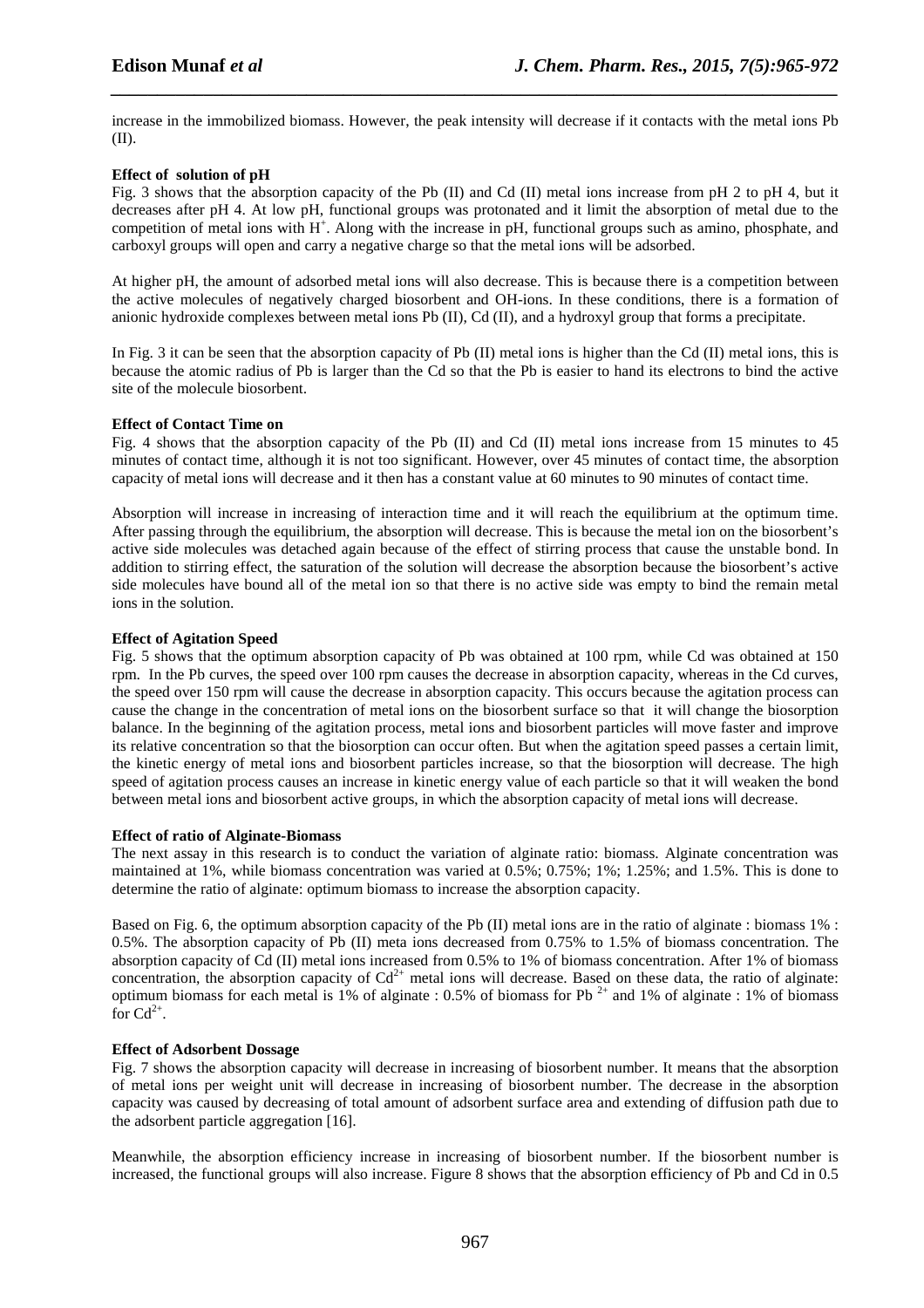g of biosorbent was only 65.5%, whereas the absorption efficiency in 1.75 g of biosorbent increased to 78.957%. The same thing happened to the Cd ions.

*\_\_\_\_\_\_\_\_\_\_\_\_\_\_\_\_\_\_\_\_\_\_\_\_\_\_\_\_\_\_\_\_\_\_\_\_\_\_\_\_\_\_\_\_\_\_\_\_\_\_\_\_\_\_\_\_\_\_\_\_\_\_\_\_\_\_\_\_\_\_\_\_\_\_\_\_\_\_*

## **Effect of Initial Concentration**

In theory, an increase in metal ions concentration will increase the absorption capacity because more metal ions will bind the functional groups of biosorbent. The absorption capacity will increases in increasing of metal ions concentration. The absorption of Pb (II) metal ions increased until 200 mg/L with 4.515 mg/g of absorption capacity, while the absorption of Cd (II) metal ions initially increased until 150 mg/L with 3.545 mg/g of absorption capacity, but it will saturate at 200 mg/L. The absorption capacity of Cd (II) metal ions using an unimmobilized Arenga pinnata biosorbent (15) was lower than using immobilized Arenga pinnata biosorbent. In the previous research, researchers obtain the absorption capacity of Cd at 100 mg  $/L$  was 1.162 mg/g, whereas in this research, the absorption capacity that was obtained at the same concentration was 2.046 mg/g. It proves that the immobilized biosorbent can increase the absorption capacity.

#### **Isotherm Adsorption**

Isotherms adsorption was performed at pH 4 with the 10 mg/L to 200 mg/L of metal ions initial concentration. The study about the adsorption equilibrium showed the biosorbent capacity, in which the adsorption equilibrium was illustrated by the isotherm adsorption with the particular constant.



**Fig. 1. Scanning Electron Images of** *Arengap innata* **Shell beads before (A) and after (B) adsorption** 

Langmuir isotherm models assume that the structure of biosorbent was homogeneous. Active group on biosorbent have a similar affinity for the monolayer adsorption. The bonding in the functional groups can be either chemical or physical bond, but it has to strong enough to prevent the movement of adsorbed molecules [6]. Langmuir isotherm show that the absorption capacity value will increase in increasing of metal ions concentration. Based on Figure 10, the value of the maximum absorption capacity (Qm) of immobilized Arenga pinnata in theory is 4.76 mg/L for Pb (II) and 1.92 mg/L for Cd (II) whereas the Qm value of unimmobilized Arenga pinnata is 0.15 mg/L for Cd (II). It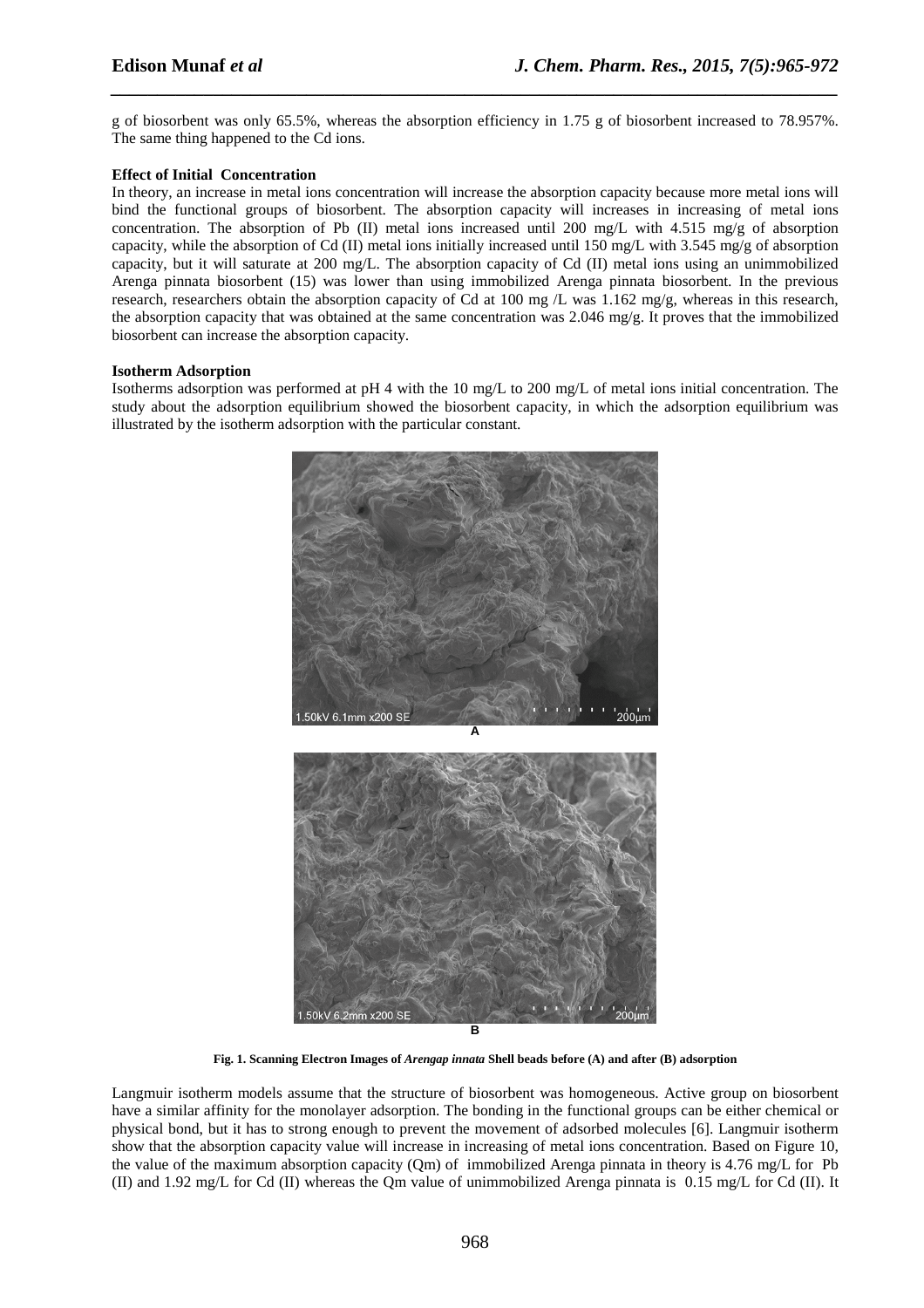proves that the utilization of immobilized biosomass can increase the absorption capacity. On the other hand, Freundlich isotherm models describe the adsorption process occurs on the multilayer surface. Based on the  $R^2$  values that obtained from the two models above, the absorption of Pb (II) and Cd (II) metal ions was a Freundlich isotherm models, although the two values do not have a significant differences.

*\_\_\_\_\_\_\_\_\_\_\_\_\_\_\_\_\_\_\_\_\_\_\_\_\_\_\_\_\_\_\_\_\_\_\_\_\_\_\_\_\_\_\_\_\_\_\_\_\_\_\_\_\_\_\_\_\_\_\_\_\_\_\_\_\_\_\_\_\_\_\_\_\_\_\_\_\_\_*



**Fig. 2. FTIR spectra of** *Arenga pinnata* **shell beads sodium alginat (a), before (a) and after (b) adsorption** 



**Fig. 3. Effects of initial pH on Pb(II) (■) and Cd(II) (□) biosorption; metal ions solution volume 25 mL; concentration of solution 10 mg/L; adsorbent weight 0,5 g; contact time 60 min; agitation speed 100 rpm**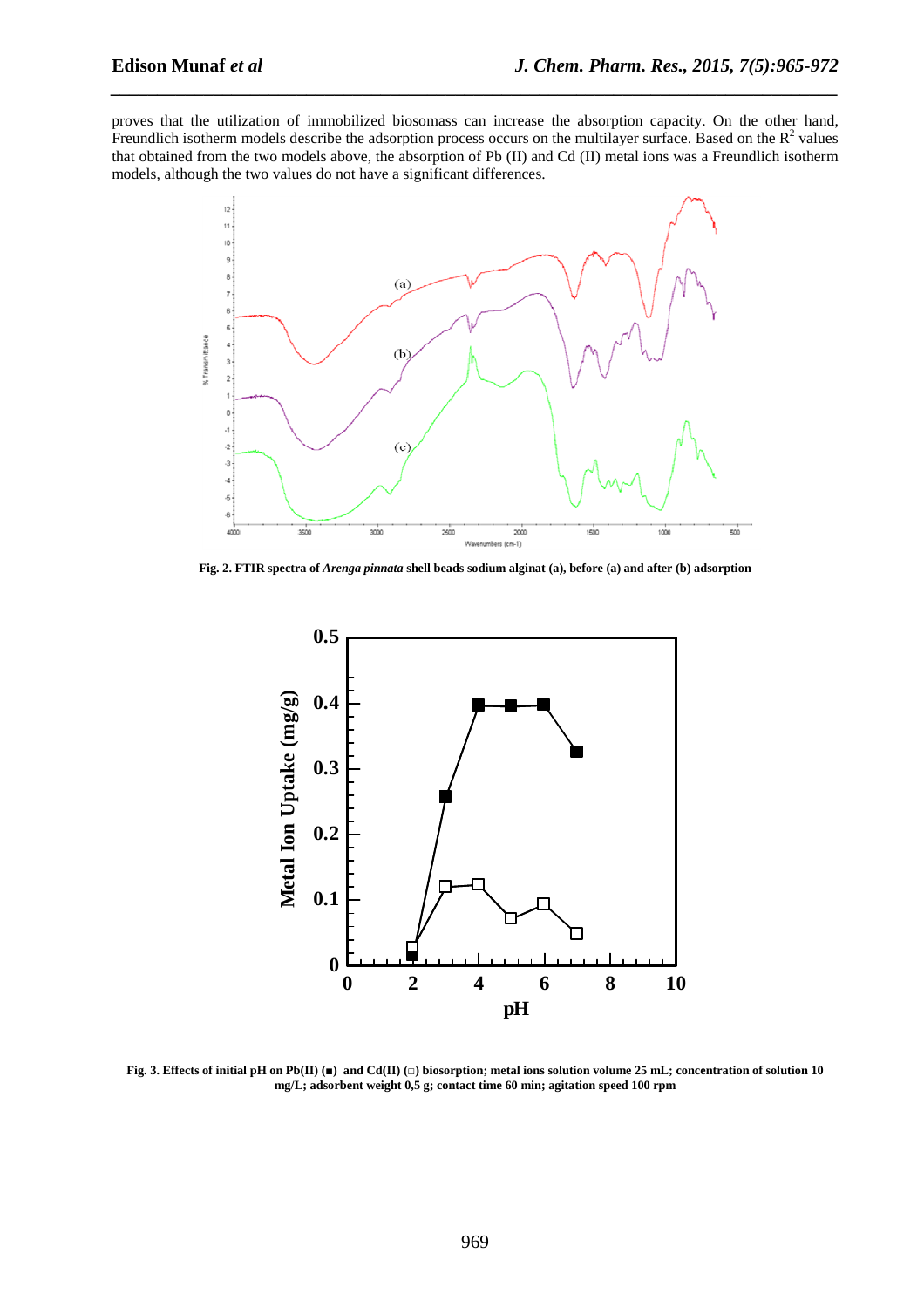

*\_\_\_\_\_\_\_\_\_\_\_\_\_\_\_\_\_\_\_\_\_\_\_\_\_\_\_\_\_\_\_\_\_\_\_\_\_\_\_\_\_\_\_\_\_\_\_\_\_\_\_\_\_\_\_\_\_\_\_\_\_\_\_\_\_\_\_\_\_\_\_\_\_\_\_\_\_\_*

**Fig. 4. Effects of contact time on Pb(II) (■) and Cd(II) (□) biosorption; metal ions solution volume 25 mL; concentration of solution 10 mg/L; pH of solution 4; adsorbent weight 0,5 g; agitation speed 100 rpm** 



**Fig. 5. Effects of agitation speed on Pb(II) (■) and Cd(II) (□) biosorption; metal ions solution volume 25 mL; concentration of solution 10 mg/L; pH of solution 4; adsorbent weight 0,5 g; contact time 15 min**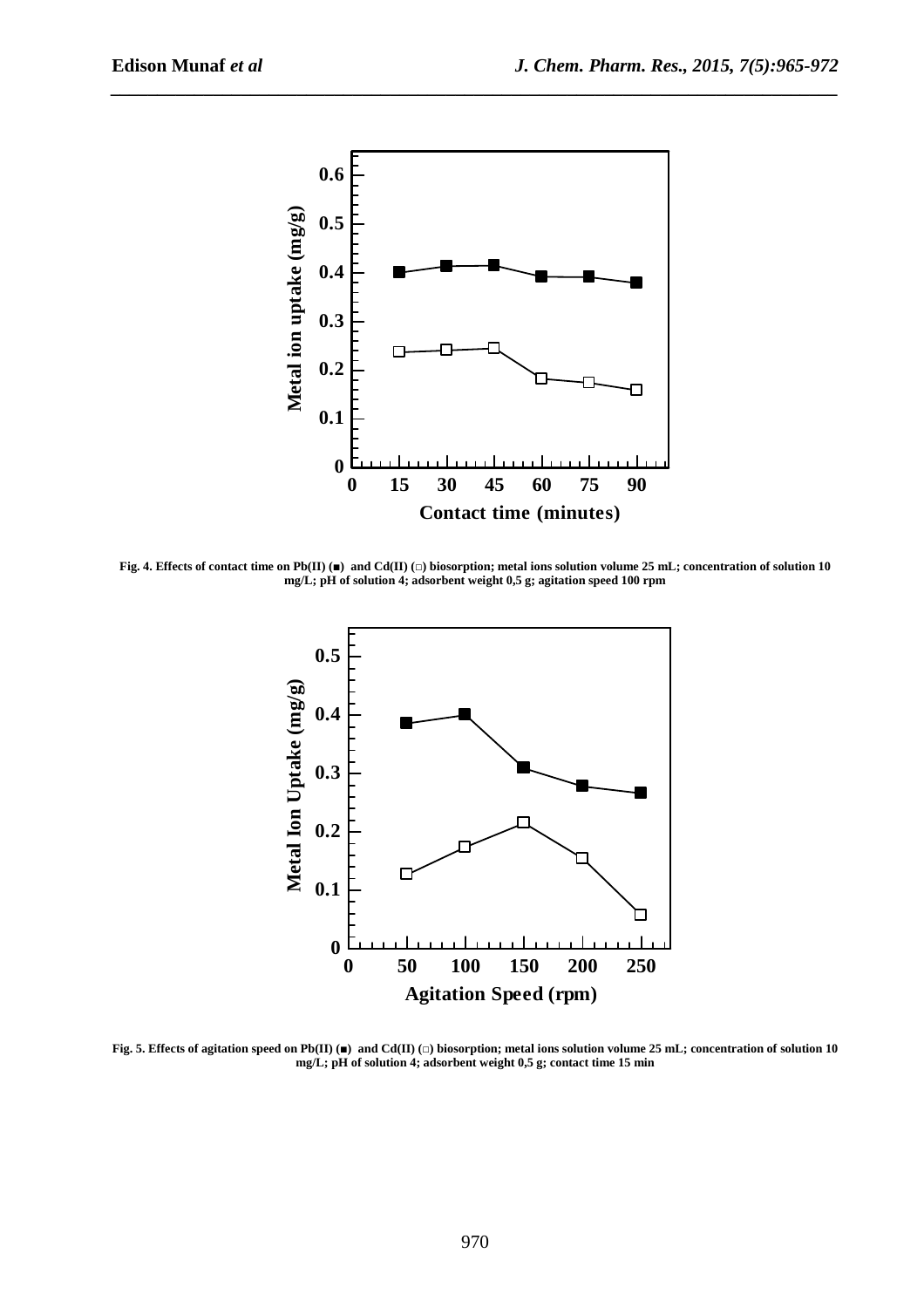

*\_\_\_\_\_\_\_\_\_\_\_\_\_\_\_\_\_\_\_\_\_\_\_\_\_\_\_\_\_\_\_\_\_\_\_\_\_\_\_\_\_\_\_\_\_\_\_\_\_\_\_\_\_\_\_\_\_\_\_\_\_\_\_\_\_\_\_\_\_\_\_\_\_\_\_\_\_\_*

**Fig. 6. Effects of ratio alginate : biomass on Pb(II) (■) and Cd(II) (□) biosorption; metal ions solution volume 25 mL; concentration of solution 10 mg/L; pH of solution 4; adsorbent weight 0,5 g; contact time 15 min; agitation speed 100 rpm for Pb(II) and 150 rpm for Cd(II)**



**Fig. 7. Effects of adsorbent dossage and % adsorption on Pb(II) (■) and Cd(II) (□) biosorption; metal ions solution volume 25 mL; concentration of solution 10 mg/L; pH of solution 4; adsorbent weight 0,5 g; contact time 15 min; agitation speed 100 rpm for Pb(II) and 150 rpm for Cd(II); ratio alginat : biomass 1:0,5 for Pb(II) and 1:1 for Cd(II)** 

#### **CONCLUSION**

Arenga pinnata shell has important potential for the removal of Cu(II) and Zn(II) ions from aqueous solution. The result show that immobilized Arenga pinnata shell in alginate can be used as biosorbent for the effective removal of heavy metal ions from aqueous solutions. The biosorption capacity of Arenga pinnata shell immobilized into alginate for  $Pb(II)$  and  $Cd(II)$  is higher than capacity of the non-immobilized powder Arenga pinnata shell.